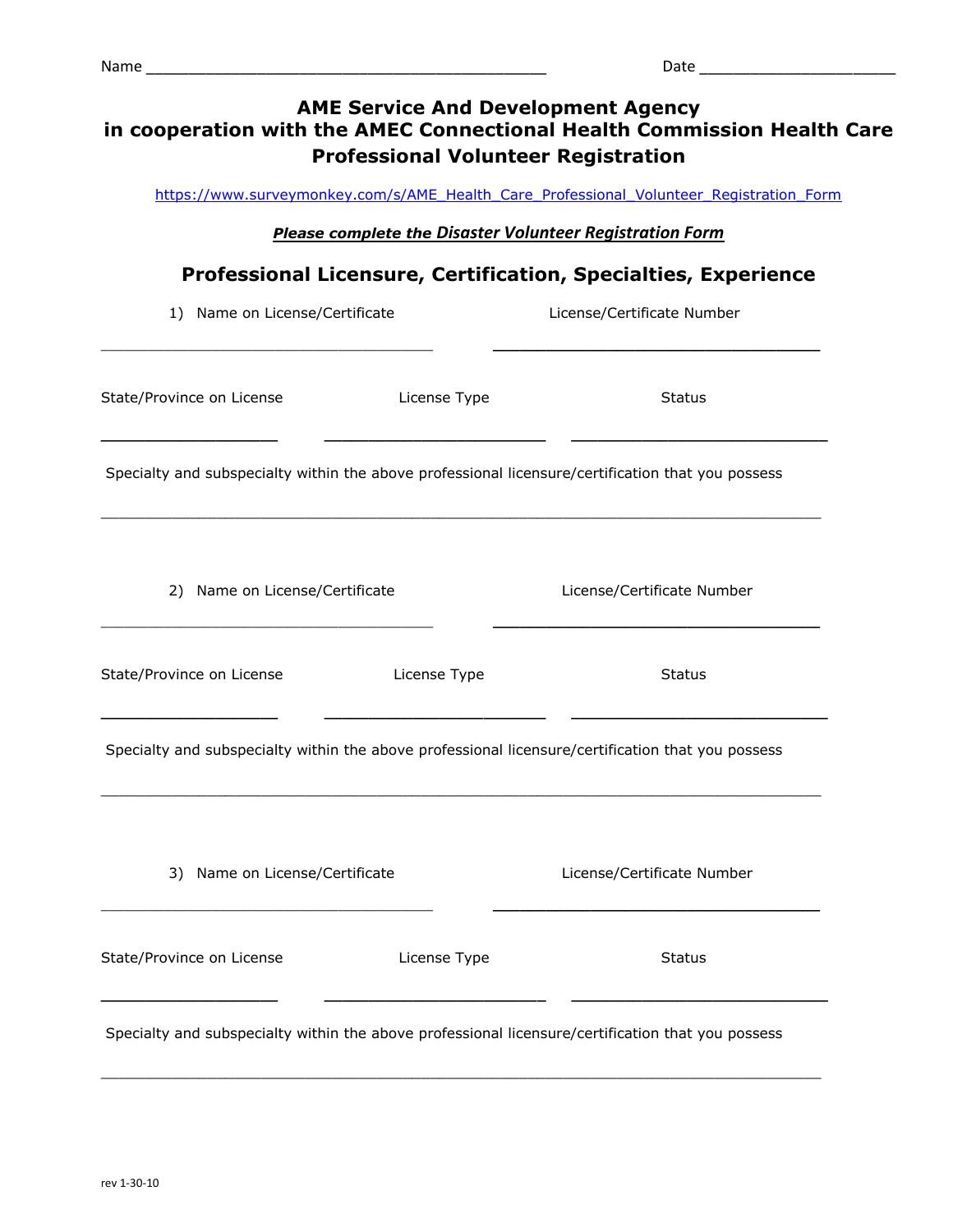## **Experience: Do you have any of the following skills?**

| П  | DC (Doctor of Chiropractic)                      | П | Surgical Technician                                    |
|----|--------------------------------------------------|---|--------------------------------------------------------|
| O. | DCM (Doctor of Chiropractic Medicine)            |   |                                                        |
| п  | DDS, DMD (Dentists)                              | П | PharmD (Doctor of Pharmacy)                            |
| п  | DO (Doctor of Osteopathy)                        | п | Pharmacy Assistant                                     |
| П. | DPM (Podiatrist)                                 | П | Pharmacy Technician                                    |
| O. | DVM (Veterinarian)                               | п | Registered/Licensed Pharmacist                         |
| D. | MD (Medical Doctor)                              |   |                                                        |
| п  | OD (Optometrist)                                 | п | Certified/Licensed Social Worker (CSW, LCSW,<br>other) |
| П. | PA (Physician's Assistant)                       | п | Marriage and Family Therapist                          |
|    |                                                  | П | Medical Record and Health Information<br>Technicians   |
| П. | CRNA (Nurse Anesthetist)                         | п | Mental Health Counselor                                |
| П. | LPN (Licensed Practical Nurse)                   | п | Mental Health Social Worker                            |
| O. | NP (Nurse Practitioner)                          | п | Mental Health Therapist                                |
| П. | Nurse Midwife                                    | п | Social Worker (BSW, MSW)                               |
| П. | Nursing Assistant/Patient Care Associate         | п | Substance Abuse Social Worker                          |
| П. | RN (Registered Nurse)                            |   |                                                        |
|    |                                                  | П | Environmental Health Specialist                        |
| П  | Cardiovascular Technologists and<br>Technicians  | П | Epidemiologist                                         |
| o  | Dental Technician                                | п | Health Educator                                        |
| ш  | Diagnostic Medical Sonographers                  | П | Health Officer                                         |
| п  | EMT (Emergency Medical Technician)               | п | Health Planner                                         |
| п  | Funeral Director/Mortician                       | П | Industrial Hygienist                                   |
| П. | Informational Technologist (IT)                  | п | Microbiologist                                         |
| П  | Laboratory Technician                            | п | Pastoral Care Professional                             |
| П  | Medical and Clinical laboratory<br>Technologists | п | Psychologist                                           |
| П  | PT/OT (Physical or Occupational<br>Therapist)    | п | <b>Public Information Officer</b>                      |
| D. | Paramedic                                        | п | Student of the Health Professions, please specify      |
| П. | Radiology Technician                             | п | Translator/Linguist                                    |
| П  | Respiratory Therapist                            |   |                                                        |